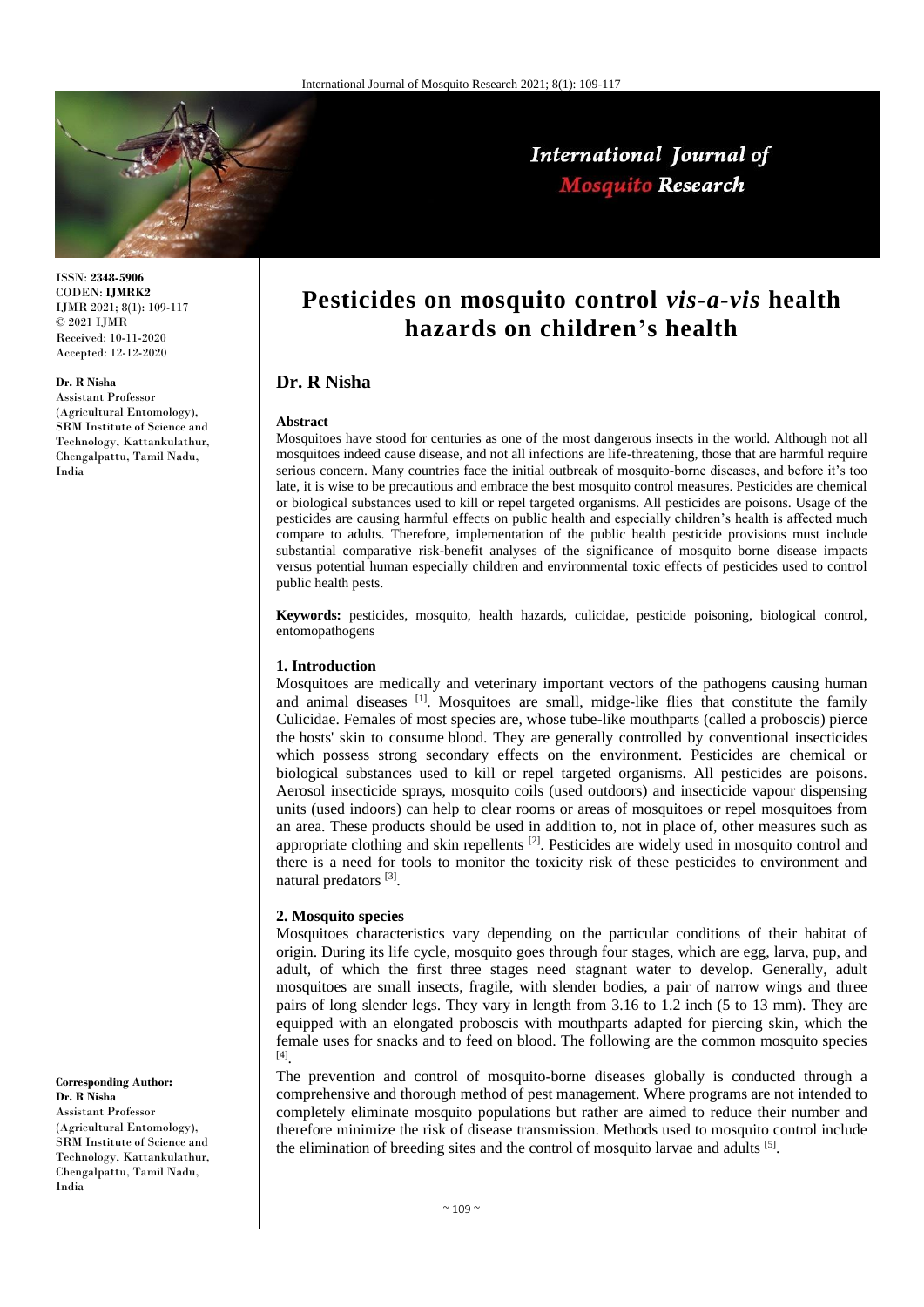| <b>Name</b> | <b>Preferred Habitat</b>                                                                                                    | <b>Hours of Activity</b>        |
|-------------|-----------------------------------------------------------------------------------------------------------------------------|---------------------------------|
| Aedes       | Temporary floodwater pools, fresh and brackish marshes, containers.                                                         | All hours                       |
| Anopheles   | [Fresh- or salt-water marshes, swamps, grassy ditches, the edges of streams and rivers,<br>and small, temporary rain pools. | Dawn, dusk, at night            |
| Culex       | Freshwater pools, ditches, ponds, and sewage treatment plants.                                                              | Dusk, daytime                   |
| Mansonia    | Aquatic plants, water lettuce, and cattails.                                                                                | Sunset                          |
| Psorophora  | Temporary floodwaters, woodland pools, roadside ditches, and pastures.                                                      | Early evening, daytime in shade |
| Wyeomyia    | Bromeliad habitats and pitcher plants.                                                                                      | Davtime                         |

#### Table 1: Different mosquito species, their preferred habitat and activity hours

### **3. Pesticides for mosquito control**

Pesticides are chemical or biological substances used to kill or repel targeted organisms. All pesticides are poisons. In many cases they are designed to impact the immune, reproductive, or nervous system of insects. Concerns exist over the safety of present day pesticides. Larvicides, by applying chemical insecticides in the breeding sites, are the best strategy to kill larvae and pupae of mosquitoes in the water. Larvicides are present in several forms ranging from powder, tablets, or liquids and include methoprene, monomolecular surface films, larvicidal oils, chemical insecticides, neurotoxic insecticides, plant-derived products, and larvicidal bacteria (6). Adulticides technique is usually less efficient for mosquito control. However, it is the only way to kill adult mosquitoes and is the last line of defense in reducing mosquito populations. Some of the adult ICIDE used for mosquito control include products derived from microorganisms, plants or minerals, synthetic molecules, organophosphates, some natural pyrethrins, or synthetic pyrethroids [7]. Since its discovery, chemical insecticides have represented the most widely method used to control mosquito-borne vectors.

However, the effects of chemical insecticides on mosquito vector populations are usually transitory because vectors can rapidly develop resistance against them. On the other hand, the environmental problems caused by the excessive use of chemical insecticides are a matter of current concern because it is estimated that about 2.5 million tons of pesticides are used annually, generating worldwide damage amounting to \$100 billion annually [8]. Some of the disadvantages that generates when using only chemical products are (a) the selection of new insecticide resistance in pest populations; (b) the resurgence of already treated populations; (c) the generation of waste, risks, and legal complications; (d) the destruction of beneficial species; and (e) the high costs in equipment, labor, and material. In addition, the highly toxic and non-biodegradable properties of insecticides and waste generated in soil, water, food, and crops that affect public health are additional reasons to search new methods to help solve the problems caused by chemical insecticides (8). Consequently, the concept of integrated control arises, a method in which pest and diseases control is performed using chemicals, useful organisms, and cultural practices.

New personal (e.g. clip-on) spatial repellent products containing active ingredients such as metofluthrin are likely to augment the effect of other measures but most have yet to be fully evaluated. Pesticides are used in many products and may affect children's health in a variety of ways. However, there are things parents can do to protect their children from pesticides where they live and play. Pesticide exposure during pregnancy may lead to an increased risk of birth defects, low birth weight, and fetal death. Exposure in childhood has been linked to attention and learning problems, as well as cancer <sup>(4).</sup> The review is focusing on health effects of pesticides that are

currently used for controlling mosquito populations.

### **3.a. Pesticides commonly used for mosquito control**

- Spinosad Low acute toxicity for humans and pets, and not likely to cause cancer or other long-term harm. Highly toxic to bees. Solution, Powder, Granular, Briquette<sup>[9].</sup>
- Fipronil Moderately acutely toxic by ingestion, but not absorbed substantially through the skin. Toxic to the nervous system. Classified as a possible carcinogen by US EPA. In pure form, high acute toxicity to aquatic life and to birds; acute toxicity is less of a concern in dilute products. Pelleted, Powder, Solutions, Granular, Impregnated materials [10].
- Avermectin High acute toxicity in pure form, but at low concentrations it has low acute toxicity. Toxic to the nervous system and to the developing fetus at very low doses. Not absorbed through the skin to any great extent. Highly toxic to fish and aquatic invertebrates. Ready-touse solution<sup>[9]</sup>.
- N-Methyl carbamates Carbaryl Propoxur, High acute toxicity to humans at low concentrations. Toxic to the nervous system, especially for children. Highly toxic to aquatic life. Aerosol, Granular, Solution, Impregnated materials [11].
- Neonicotinoids Acetamiprid, Dinotefuran, Imidacloprid, Thiamethoxam. Moderate acute toxicity to humans and absorbed through the skin to some extent. Toxic to the nervous system. Imidacloprid has been shown to reduce sperm counts in laboratory animals with long-term exposure. Most are highly toxic to aquatic invertebrates and bees. Acetamiprid has a ranking of hazard tier two, it poses a low acute toxicity risk to humans and is only moderately toxic to bees. Granular, Solution, Aerosol, Impregnated materials [9].
- Pyrethroids affect the nervous system. Resmethrin have been linked with liver and thyroid problems and they can also interfere with the immune and endocrine systems. It contains the synergist (a chemical that increases the effectiveness of the active ingredient), pipernyl butoxide, which is classified by the EPA as a possible human carcinogen. Sumithrin may affect the central nervous system. It contains 10% pipernyl butoxide. Sumithrin was shown to demonstrate significant estrogenicity. This means it may promote tumor growth in cancers of the reproductive organs including breast cancer and prostate cancer. PERMETHRIN is a synthetic pyrethroid insecticide and neurotoxin. It is more acutely toxic to children than to adults. The US Environmental Protection Agency (EPA) has classified it as a human carcinogen and it has been shown to cause immune system damage as well as birth defects. Pyrethroids are highly toxic to fish, crustaceans, and bees. For that reason, EPA has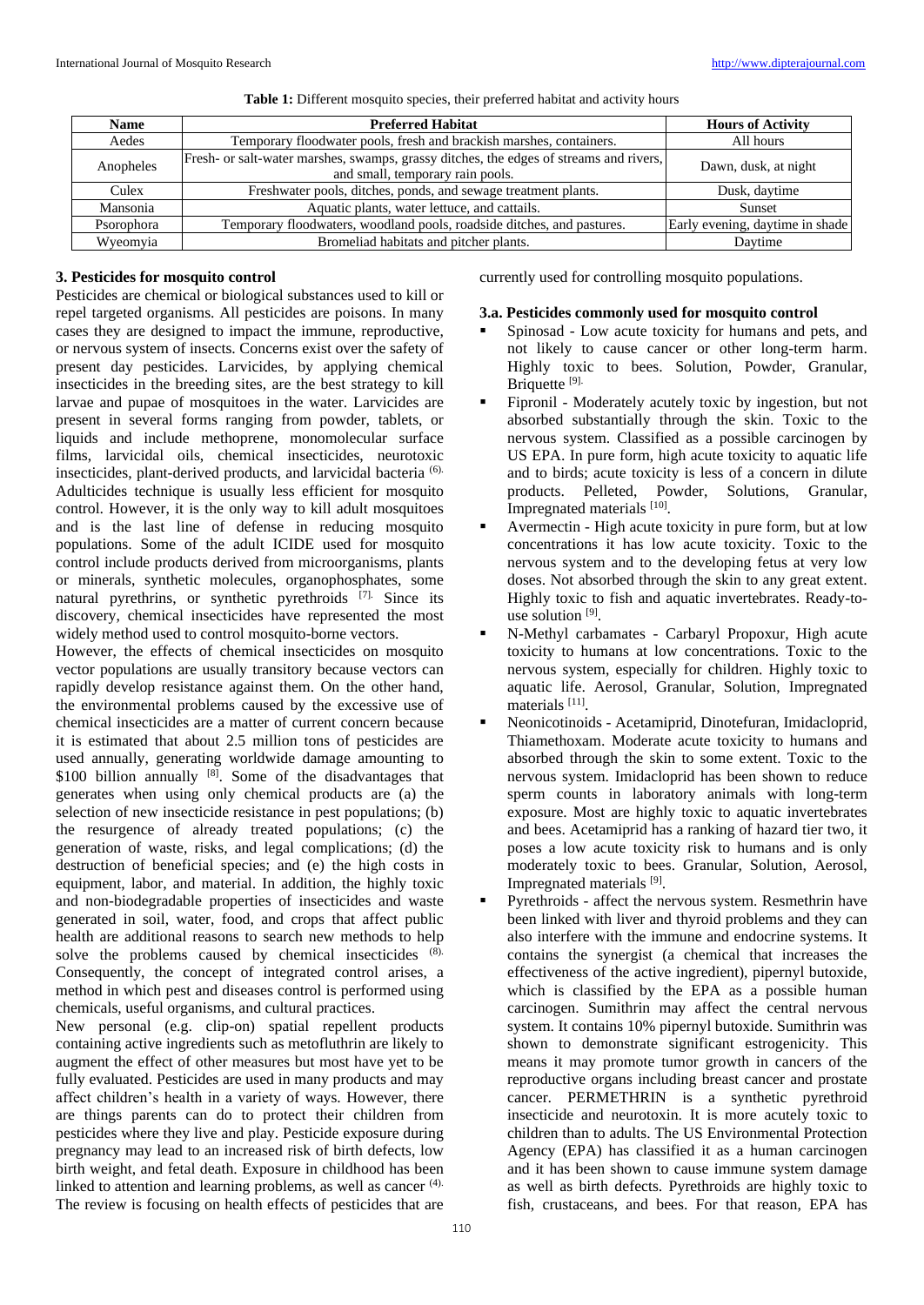established restrictions that prohibit their direct application to open water within 100 feet of lakes, steams, rivers, or bays [9].

Malathion - is an organophosphate insecticide that can cause acute and long-term neurological health problems. Malathion is being reviewed by the EPA for its potential as a low level carcinogen. It is toxic to fish and highly toxic to aquatic invertebrates and amphibians [12].

### **4. Health Effects of Pesticides in children**

Health effects of pesticides can cause both acute and chronic problems. Acute health effects appear shortly after exposure to these pesticides and can include: skin and eye irritations, headaches, dizziness and nausea, weakness, difficulty breathing, mental confusion and disorientation, seizures, coma, and death. Chronic health effects may not be apparent until months or years after exposure. Such health aliments include nervous, reproductive, and immune system disorders, and cancer [4] .

# **4.a. Children at Higher Risk for Exposure**

Children face a higher risk from pesticides because they may be more susceptible than adults or more greatly exposed than adults, because their internal organs are still developing and maturing. Children's behaviour, playing and ignorance of risks, result in greater potential for exposure. Malnutrition and dehydration increase their sensitivity to pesticides. Currently around 200 million children are suffering from malnutrition [13]. They can come into contact with pesticides stored or applied in their homes, yards, child care centers, schools, parks, or on pets. Young children, as parents know, love to put their hands in their mouth. They also crawl and play on floors, grass, or in spaces that might contain pesticides. Because pesticides are still in many places in our environment, a child's amount of exposure can add up quickly [14] .

Pesticides are still found in:

- Food
- Insect repellents
- Rodent control products
- Lawn and garden care products
- Pet products

These exposures usually do not lead to instant poisoning symptoms. However, studies suggest that exposure may affect healthy child development.

Pesticides are one of the five worst threats to children's health. The other four are lead, air pollution, environmental tobacco smoke, and drinking-water contamination. Children can be particularly sensitive to exposure to chemicals due to their small body size, immature immune systems and rapid growth cycles. Although everyone is at risk from exposure, the most vulnerable groups are children, pregnant women, the elderly, patients undergoing chemotherapy, and people with compromised immune systems. All pesticides are associated with some risk of harm to human health and the environment. Every pesticide on the market must be registered with the Environmental Protection Agency (EPA). This registration does not guarantee the safety of the product even when used as directed. In fact, the EPA has officially stated that no pesticide can be considered safe and federal law prohibits manufacturers from making claims that EPA registration of their products means they are safe. This paper will familiarize the reader with health effects of pesticides used for mosquito control in New York State. The following section summarizes information about the health and environmental risks that people who are exposed to pesticides face. Specific research reports and studies, as well as selected newspaper articles, support the view that further work is needed to find safe, nontoxic alternative to pesticides [9].

Pesticides have been associated with the development of certain cancers in children, including leukemia, sarcomas, and brain tumors. Many classes of pesticides have been shown to adversely affect the developing nervous system of experimental animals. Parental exposure to pesticides has been linked with birth defects in children [15].

# **Sources of exposure**

- Diet can be a major source of exposure for children. As they grow, children drink more water and eat more food, per body weight, than do adults. Water and food containing pesticide residues may therefore be a source of chronic, low-level or high-level pesticide exposure.
- Growing food on or near contaminated soils, using contaminated water on crops or for washing puts people – and children – at particular risk.
- When a mother to be is exposed to pesticides, the child becomes exposed as well, before birth, while still in the womb. Small children can also come into contact with persistent and bio-accumulative pesticides through breast feeding. Protecting pregnant women and lactating mothers from exposure to toxic contaminants is therefore crucial.
- Pesticides used in the field or in the household are often stored improperly in or around farmers' homes where family members can easily access them. These toxic substances may contaminate food or water and cause air pollution. In some instances, the empty pesticide containers are reused to store water and food.
- Children tend to explore their immediate environment, play close to the ground and put things in their mouths. As a consequence, they may receive significant doses of pesticides from soils, dusts and contaminated objects that can be found in rural areas, homes or gardens.
- Poverty Poverty can put children in potentially high-risk situations. In poor families, children often help out on family farms where pesticides are used. Pesticide users, including teenagers, may lack access to protective equipment such as gloves and masks, and receive no training. As a result, pesticides are often being used by young workers carelessly, and without protection. In many developing countries, the marketing and advertisement of pesticides is often uncontrolled or illicit. Misbranded or unlabelled formulations, including readymade solutions in soft drink bottles and other unlabelled liquid containers, are sold at open stands. Low retail prices promote pesticide use but weak legislation and inadequate law enforcement fail to control risks [13].

### **4.b. Pesticide Poisoning**

It has been reported that an estimated one million to five million cases of pesticide poisonings occur every year, resulting in several thousands of fatalities, including children, and Most of the poisonings take place in rural areas of developing countries, where safeguards typically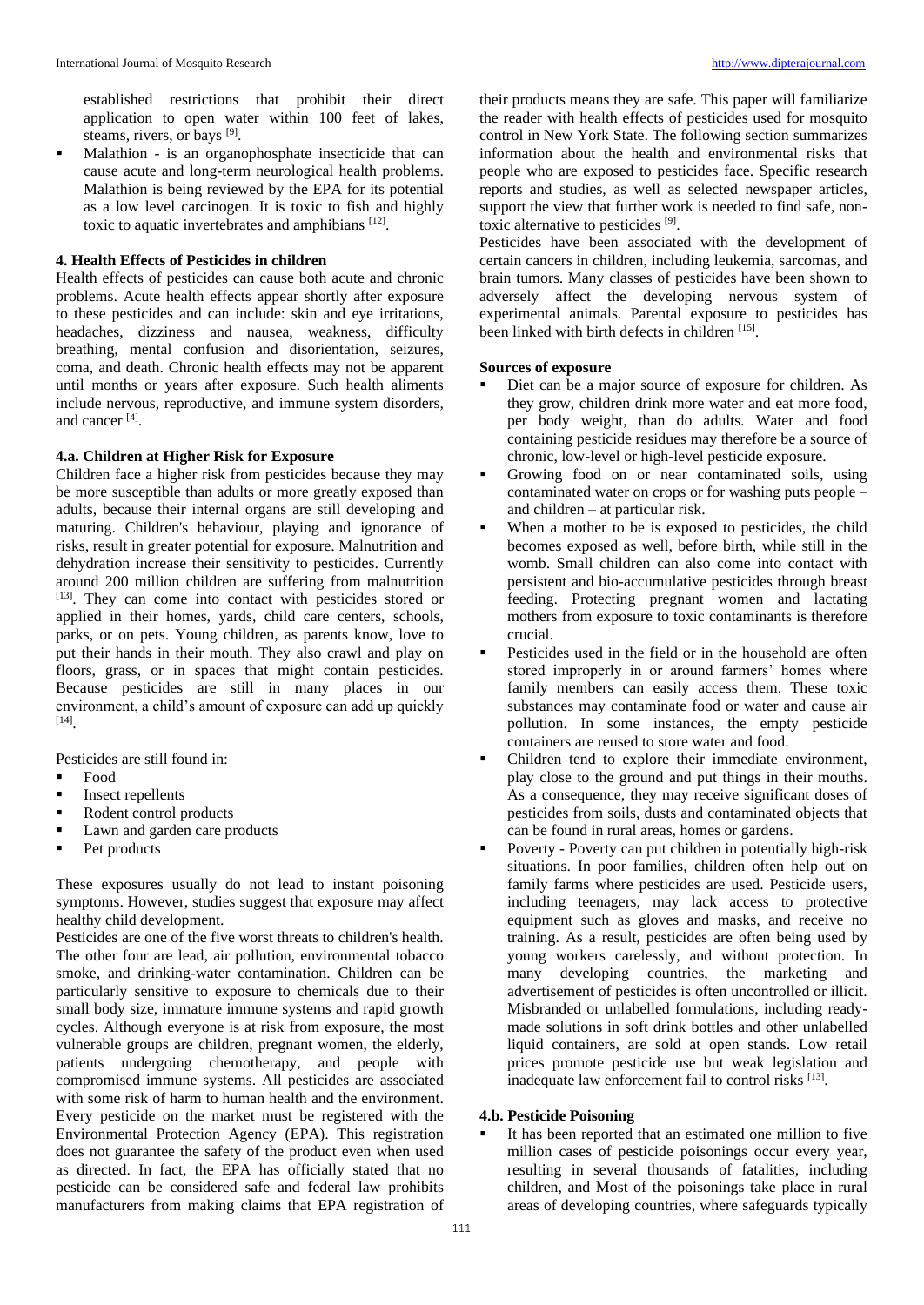are inadequate or lacking altogether. Although developing countries use 25% of the world's production of pesticides, they experience 99% of the deaths due to pesticide poisoning [13].

Poisons are absorbed through the skin, by the mouth, or by breathing sprays, dusts, or vapors. You or your children can be poisoned if you apply or are present during application of the chemical. Also if you touch contaminated grass, shoes, clothing, lawn furniture, etc., or put contaminated objects (e.g., toys, grass, etc.) or fingers in the mouth [9].

In recent years, products with some highly toxic pesticide ingredients have been removed from store shelves. And while more education on pesticides and better packaging have helped, thousands of cases of pesticide poisonings are still reported to US Poison Control Centers every year [16].

Pesticide poisoning can occur via breathing, drinking or eating, or through the skin or mucous membranes. The symptoms resulting from acute poisoning may range from fatigue, dizziness, nausea and vomiting, to respiratory and neurological effects that may be life-threatening. Chronic, and even low-level exposure to pesticides has been linked to cancer, birth defects, and damage the nervous and the functioning of the endocrine system.

### **Signs of pesticide poisoning**

The signs of pesticide poisoning may look like the flu. If your child shows any of the following signs after coming in contact with a pesticide, call the Poison Control Centers national hotline phone number, 1(800)222-1222, right away.

- **Headaches**
- Dizziness/Weakness
- Muscle twitching
- Difficulty breathing
- Skin rashes
- Eye burning
- Change in overall level of alertness

### **4.c. Organophosphates and carbamates**

Organophosphates and carbamates are toxic to the nervous system, and some of the pesticides are believed to be toxic to the reproductive system and disruptive to endocrine function. Organophosphate insecticides are phosphoric acid derivatives, having activity against a wide spectrum of invertebrate. It interferes with the action of enzymes called cholinesterases that regulate the neurotransmitter acetylcholine, resulting in first instance to muscle cramps, paralysis, and eventually death (10). Therefore, these insecticides have a toxic action that blocks an enzyme acetylcholinesterase of central and peripheral nervous system of insects, in synaptic junctions. The enzyme rapidly hydrolyzed acetylcholine, resulting in the repolarization of the membrane or the basal plate in neuromuscular connections, preparing for the arrival of a new impulse. By forming strong covalent bonds between insecticide and acetylcholinesterase, the enzyme is inhibited, causing the accumulation of acetylcholine in the synaptic junction and the interruption of normal transmission of nerve impulses [12].

Furthermore, carbamate pesticides, just like organophosphates, act by inhibiting the cholinesterase enzyme. Therefore, the symptoms experienced by insects per carbamate poisoning are similar to those experienced with organophosphates. However, carbamate pesticides block acetylcholinesterase enzyme hydrolyzing acetylcholine in muscle by carbamylation, which is a reversible reaction [9] Therefore, the recovery of carbamate poisoning in humans is faster than with organophosphate intoxication since the acetylcholinesterase enzyme is able to break apart of the carbamate<sup>[17]</sup>.

Two behavioral traits associated with children's exposure to pesticides include their hand-to-mouth behavior, which increases their ingestion of any toxic chemical in dust or soil, and their likelihood of playing close to the ground. Both of these behaviors increases childrens exposure to toxins in dust, soil, and carpets, as well as to toxins that form low-lying layers in the air, such as certain pesticides [18].

### **4.d. Organochlorines**

Organochlorine insecticides are chlorinated hydrocarbons, which are known to be effective to control mosquito populations. Its mode of action is by inhibiting GABA receptor in the nervous system through the interruption of nerve impulses due to the closure of chloride channels [9]. Therefore, when an organochlorine binds to a GABA receptor, the receptor is unable to close GABA chloride channel, which results in stimulation of the nervous system and similar symptoms to poisoning with carbamates or organophosphates <sup>[19]</sup>. However, with the Stockholm Convention on Persistent Organic Pollutants, which entered into force on May 17, 2004, the use of 12 chemicals including DDT, aldrin, dieldrin, heptachlor, mirex, chlordecone, and chlordane was prohibited because of its long average life and toxicity<sup>[12]</sup>.

### **4.e. Synthetic Pyrethroids**

On the other hand, pyrethroids and pyrethrins used to control mosquitoes break down faster in the sunlight as opposed to chemical or microbial breakdown. However, pyrethroids are considered axonic poisons, composed of more stable substances, or degrade slower in the presence of sunlight than pyrethrins and are generally effective against most of the insect pests of agriculture. Furthermore, pyrethroids can be combined with other active ingredients, such as piperonyl butoxide, to retard its degradation and prevents the insect's system from detoxifying the pyrethroid, making it more effective<sup>[9]</sup>.

Delay that allows the chemical product persists longer in the environment, requiring smaller and less frequent doses to kill pests <sup>[20]</sup>. This type of insecticidal affects the central and peripheral nervous system of insects and have a rapid knockdown effect, by interfering with the sodium channels of nerve membrane causing the interruption of the transfer of ions and transmission of impulses between nerve cells [21]. Moreover, it stimulates nerve cells to produce repetitive discharges and eventually cause paralysis and death  $[22]$ . Furthermore, because pyrethroids act on the nervous system of insects through a different pathway from the organophosphate pesticides, they generally have low toxicity in mammals and birds; however, they are toxic to fish and tadpoles [23].

Two basic poisoning syndromes, Type I and Type II, are seen. Type I pyrethroids produce reflex hyperexcitability and fine tremor. Type II pyrethroids produce salivation, hyperexcitability, choreoathatosis, and seizures. Both produce potent sympathetic system activation. Local effects are also seen: skin contamination producing paresthesia and ingestion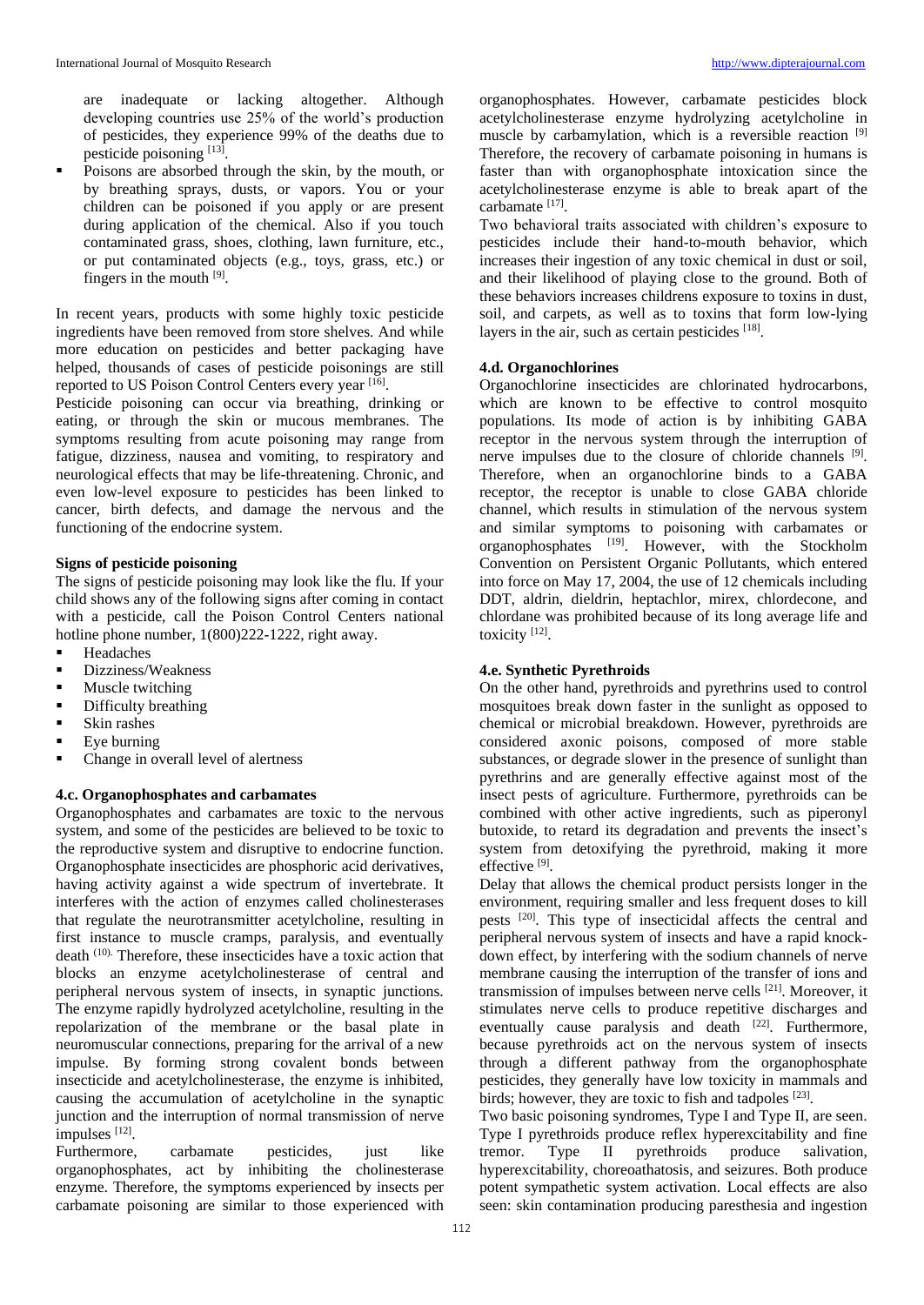### producing gastrointestinal irritation [9].

Adulticiding, or spraying to kill adult mosquitoes, has not yet been proven effective. The Centers for Disease Control and Prevention state that ground and aerial spraying is usually the least effective mosquito control technique. Also included in the report are health effects of pyrethroids such as "asthmatic breathing, sneezing, nasal stuffiness, headache, nausea, incoordination, tremors, convulsions, facial flushing and swelling, and burning and itching sensations. Pyrethroid insecticide poisoning can be of unexpectedly long duration. Pyrethroids can produce reflex hyperexcitability and fine tremor, salivation, choreoathetosis (involuntary movements), and seizure. Several studies indicate that pyrethroids disrupt the endocrine system by mimicking the effects of the hormone estrogen, which can cause breast cancer in women and lowered sperm count in men [23].

The EPA classifies permethrin as a possible human carcinogen on the basis of animal studies in which mice developed tumors at high dose levels. Allergic responses range from mild to severe skin rashes to sneezing and other respiratory problems, such as asthma, sinusitis, and bronchitis [23].

### **5. Safety approaches to prevent ill effects of pesticides**

The control measures outlined below are best used in combination to control mosquito population without much effect on the environment. Removing breeding sites and using window screens can potentially reduce the number of mosquitoes in and around.

# **5.a. Firstly we can use environmental friendly pesticides as follows, [23] .**

# **Microbial agents**

**Entomopathogenic virus-** Among biological agents used for mosquito control can be mentioned derivatives of viruses, bacteria, and fungi. Entomopathogenic virus spreads from one insect generation to the next causing paralysis and eventually death on mosquito larvae being more effective in the first stage of development [24].

### **Entomopathogenic bateria** *- Bacillus thuringiensis***-***Bacillus thuringiensis Israelensis* **(Bti),** *Bacillus sphaericus* **2362, Serotype H5a5b**

Practically nontoxic to humans, pets, fish and wildlife. Both strains occur naturally in the environment and are highly selective toxins that only target mosquito larvae and that of a few related flies. It's available in the form of granular, Briquette, Solution & Dust formulations. These bacteria, during the sporulation process, produce protein crystals with insecticidal effect and/or some toxins with the same effect [25]. Bacillus initially causes diarrhea and intestinal paralysis in mosquito, giving rise to a decrease of body movements, convulsions, and general paralysis. Internally, within the mosquito stomach, B. thuringiensis releases toxic crystals that paralyze the insect gut stopping peristalsis, causing that the insect stop feeding and die by starvation. Within the gut, bacteria multiply until they break the epithelium and invade the rest of the insect body. However, its use for mosquito control is scarce and presents some drawbacks as its duration in the environment is limited, its dispersion is rather inefficient, and the susceptibility to bacterial infection in the pest population is very heterogeneous. There are very sensitive individuals and other highly resistant.

## **Entomopathogenic fungus -** *Lagenidium, Entomophaga, Neozygites, Entomophtora, Erynia, Aschersonia, Hirsutella, Metarhizium, Beauveria,* **and** *Paecilomyces* **genera [26] .**

Fungi are other microorganisms that may be used to control mosquito vectors, of which 400 species are known with insecticide potential. Although, entomopathogenic fungi are not as specific as bacteria or viruses, spores persist and infect insect successive generations, so that when the infection is established, its effects can last several years. Infection occurs by adhesion of the spores on the insect cuticle, where these germinate and penetrate the cuticle leading to insect colonization by mycelium. Cuticle penetration occurs through the use of an enzyme complex that the fungi use to feed. The entomopathogenic fungus most used in controlling mosquito infestations is *Beauveria bassiana*, which produces various active ingredients such as beauvericin [27].

### **Biocontrol Agents - Predators and parasitoids**

The biological control of mosquito larvae with predators and other biological control agents could be a more effective and environmentally friendly strategy, thus avoiding the use of synthetic chemicals and the consequent environmental damage <sup>(28)</sup>. Among them, some insects and vertebrates such as fish, amphibians, and some mammals have the potential to control mosquito disease–vector populations. Within vertebrates, amphibians, bats, and fish have been used to control populations of mosquito. For example, using larvivorous fish species, control of mosquito larvae in deposits used to store water has been achieved [29]. Moreover, bats are responsible for capturing flying insects such as mosquitoes at night; similarly, toads and frogs consume large numbers of insects, slugs, worms, and other invertebrates [30]. However, the use of frogs and tadpoles for disease vector control is still largely unexplored.

### **Botanicals- Linalool, Neem oil, Nepeta cataria oil (catnip), Oil of cedar wood, Phenylethyl propionate**

When plant and plant derivatives applied correctly, can control insect pests such as mosquito in an efficient manner. Due to their environmental advantages, the use of insecticides of vegetable origin in pest management has been increasing [31] Among plants with potential activity against mosquitoes, Nim or Neem (*Azadirachta indica)* causes stunted growth, loss of appetite, reduction of fertility, molting disorders, morphological defects, and behavioral changes <sup>[20]</sup>. Moreover, it has been demonstrated that raw or partially purified plant extracts are most effective for mosquito control in place of the purified compounds or extracts [32].

The Tobacco (*Nicotiana tabacum*) is used as insect repellent and nicotine acts on the nervous system of insects through breathing, ingestion, and contact  $[33]$ . Other plants from which oils are extracted are garlic (*Ocimum basilicum*) and cinnamon (Cinnamomum osmophloeum), which have been shown to have insecticidal properties against larvae and adults of *A. albopictus, Culex quinquefasciatus, and Armigeres subalbatus*. Several naturally occurring substances are available in products sold for mosquito control, including neem and linalool (from mint and citrus plants). Contamination of surfaces with these common components of foods is not hazardous, but inhalation of the spray can be problematic. It's available in the form of Spray& Solution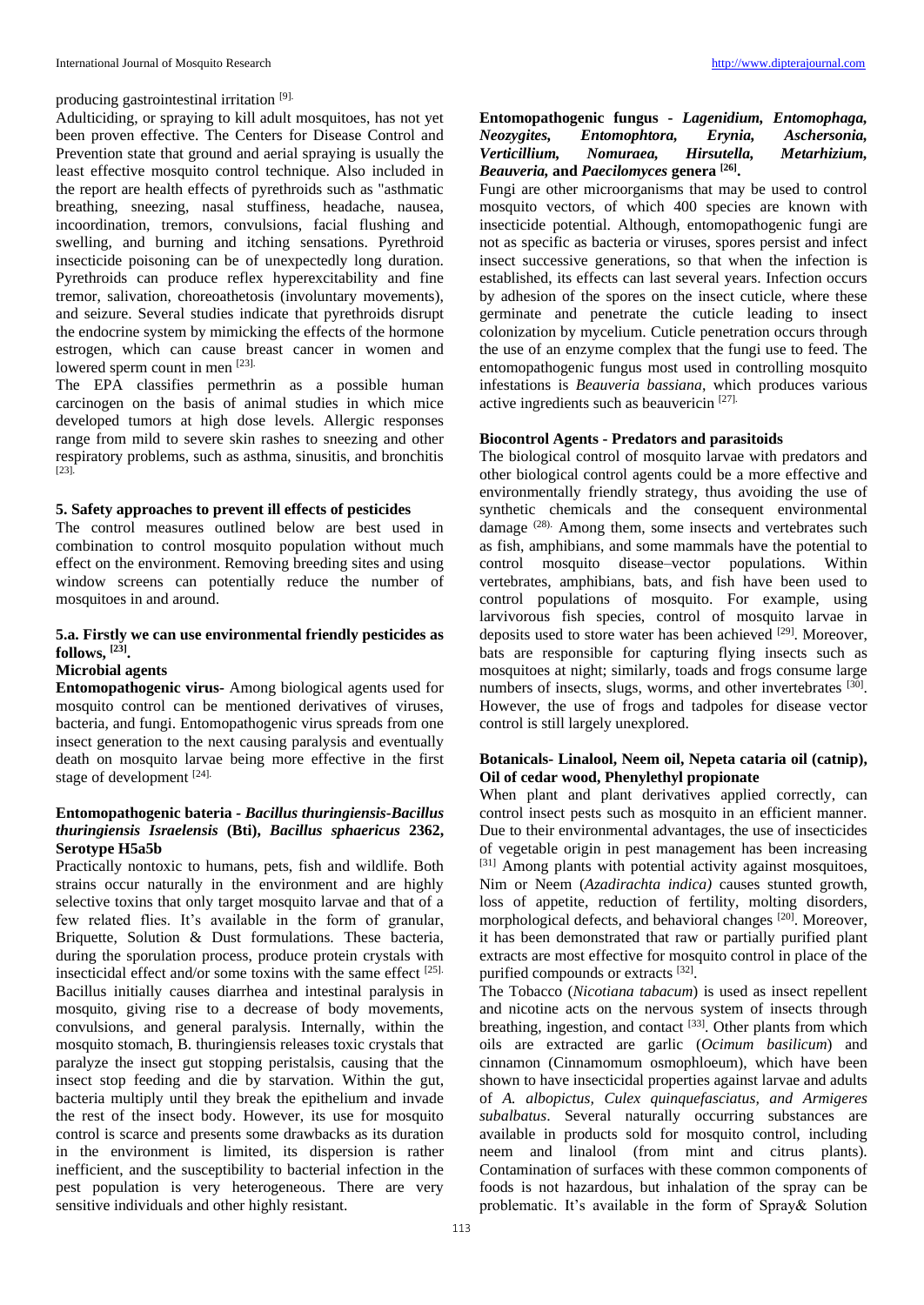formulations.

### **Biorational insecticides also can be used due to human and environment concern - Insect Growth Regulators- (IGR) Pyriproxyfen, Methoprene, Diflubenzuron**

Biorational insecticides are those that have relatively low toxicity to humans and have few environmental effects. Among which, methoprene is an insect growth regulator insecticide with a broad spectrum of action that interferes with the insect life cycle preventing maturity or reproductive stage (34) Meanwhile, the juvenile hormone analogue is a biorational insecticide that causes deformations in larval stage, death in the pupal stage, and sterility effect in adults [35].

Spinosad is another biorational insecticide that comes from *Saccharopolyspora spinosa* neurotoxin, made by a mixture of spinosyns A and D. Spinosad act on the postsynaptic nicotinic acetylcholine receptors and GABA receptors and has proven its usefulness in the dipterans control [36]. Pyriproxyfene is another new-generation insecticide that has been tested in adult and larval mosquitoes causing a reduction in the number of sperm, egg production, blood feeding, and mating activity <sup>[37]</sup>. Very low acute and longer-term toxicity to humans. High toxicity to aquatic invertebrates. Diflubenzuron affects the hemoglobin of animals in studies. P-chloroaniline (PCA), a metabolite of diflubenzuron, is classified as a probable human carcinogen. Most products with IGRs also contain an insecticide, usually a pyrethroid. It's available in the form of Aerosol, Solution, Powder, Pelleted/tableted & Impregnated materials formulations

### **Ketones- Dihydro-5-pentyl-2(3H)-furanone**

Poses a low acute toxicity risk to humans and pets. Slightly toxic to freshwater invertebrates. It's available in the form of Granular & Solution formulations

### **Polyalkyloxy Compounds-Butoxy poly propylene glycol (BPG), Poly (oxy-1,2-ethanediyl), alpha-isooctadecylomega-hydroxy**

Low acute toxicity. BPG is never used as the sole active ingredient in a product, but is often used with pyrethrins, piperonyl butoxide, and pyrethroids. It's available in the form of solution & Spray formulations

### **5.b. Remove Habitat**

The best way to avoid mosquito bites is to locate and remove standing water where mosquitoes can lay eggs. Larvae are usually found on the surface of stagnant water. While it is unlikely that you can eliminate every possible area where water pools, you can minimize popular mosquito habitats.

- Remove any items located outdoors that can collect water, including buckets, old tires, bottles, wheelbarrows, and cans. For inflatable or kiddie pools, change the water frequently, drain or cover when not in use.
- Keep swimming pools circulating and chlorinated at all times.
- Avoid creating small puddles with excessive irrigation. Check to make sure plants have proper drainage and maintain vegetation to reduce the number of places where adult mosquito can take shelter.
- If your home has a septic tank, test it for proper functioning and make sure that no puddles form in the drain field.
- Remove debris from rain gutters regularly and keep street

gutters clear to prevent water runoff from pooling. Remember to check items stored outdoors, like plastic tarps, as well as tree stumps for standing water [38].

### **5.c. Use Natural Enemies**

Consider using mosquitofish in areas where standing water cannot be drained in natural pools and ponds. Several species of birds, bats, fish, spiders and predatory insects also eat mosquitoes and will complement other control methods. The mosquito-eating fish, *Gambusia affinis,* is an important control agent for immature mosquitoes. It feeds on the larvae and is most effective in ornamental ponds or other man-made bodies of water that do not connect with natural waterways. Never release mosquitofish into streams, ponds or lakes as they can become invasive [11].

### **5.d. Seal Them Out**

Exclude mosquitoes by keeping doors and windows tightly shut or add screens with insect-proof netting. Keeping fine mesh screens in good repair will maintain an effective barrier. For mosquitoes that do make it inside, try to kill them with an old-fashioned fly swatter.

### **5.e. Minimize Exposure**

- Prevent bites by avoiding the outdoors when mosquito activity is at its greatest, often at dawn, early evening and dusk.
- If staying inside is not an option, wear long sleeves and pants or a hat with netting to minimize exposed skin and avoid areas like swamps, marshes, and slow moving streams where mosquitoes thrive.
- Avoid shady shots and places sheltered from the wind. Biting is less of a problem in sunny, brightly lit areas and a breeze will make it harder for mosquitoes to find you.
- Turn on a fan, moving air will keep mosquitoes and other weak flyers away. This works best in a relatively small area where you can set up a fan or two to create good air flow.
- If there are more mosquitoes in the house than you can kill with a fly swatter, cover beds with netting, especially cribs [39] .

### **5.f. Minimizing the risk of pesticides on children [13]**

To reduce pesticide poisoning, FAO, UNEP and WHO urge:

- to reduce and eliminate possible sources of pesticide exposures to children at home and at work;
- to keep pesticides out of children's reach and store them securely in containers that are properly labelled and use child-proof tops;
- to reduce the use of agricultural pesticides through Integrated Pest Management (IPM):
- to train health care providers on the recognition and management of pesticide poisoning;
- to provide training for people on how to use pesticides judiciously and how to prevent exposure;
- to run information and education campaigns via TV and radio programmes;
- to reduce the risks associated with the use of pesticides through a comprehensive life-cycle approach, i.e. addressing all aspects of pesticide management from manufacturing until use or disposal following the FAO International Code of Conduct on the Distribution and Use of Pesticides [40].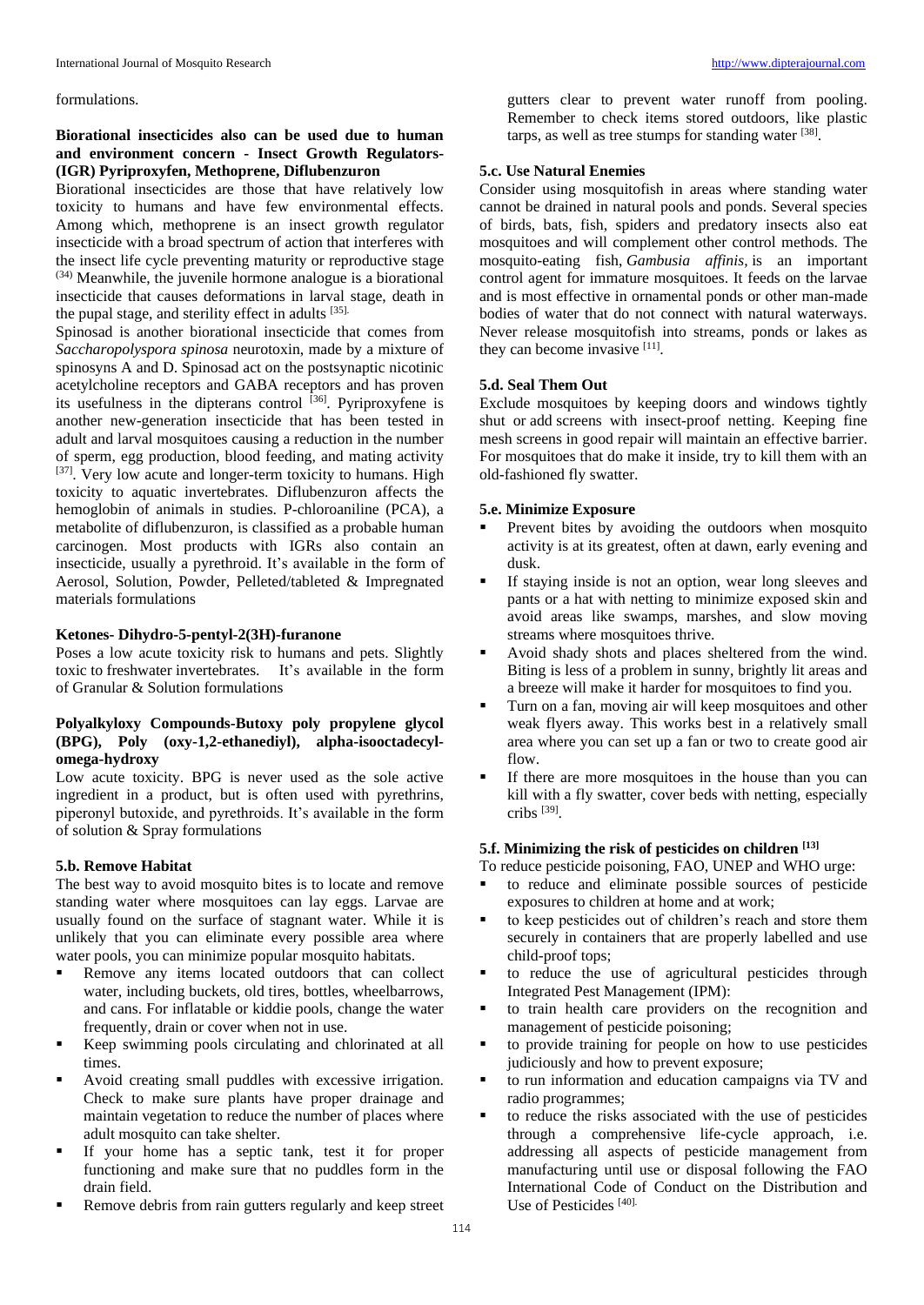### **6. Precautions to Take When Using Mosquito Control pesticides [11, 40].**

- Never spray repellents directly onto your face; apply first onto your hands, then apply the product lightly onto your face and head. Better yet, apply the repellent to a hat and wear the hat.
- Use repellents sparingly; applying heavier doses does not increase protection. Repellents do not kill mosquitoes; they discourage them from attacking treated areas. Effectiveness and duration of repellency vary considerably, with most lasting for four hours or less.
- Apply repellents only to clothing and exposed skin; never use underneath clothing. Do not apply on cuts or irritated skin.
- Never apply oil of lemon eucalyptus on children under three; it has not been tested on children of this age. Do not allow children to handle mosquito-control products.
- Always read and follow the label instructions on the pesticide product. The label is the law.
- Use only US EPA-approved products [20].

# **7. Tips to Reduce Your Child's Chances of Pesticide Poisoning [13]:**

- Reduce exposure to pesticides in foods. Organic produce has been found to have less pesticides and a potentially lower risk of exposure to drug-resistant bacteria. However, the most important thing for children is to eat a wide variety of produce, whether it's conventional or organic. See the AAP clinical report, Organic Foods: Health and Environmental Advantages and Disadvantages, for more information.
- Wash and scrub fruits and veggies under running water. This can help reduce any traces of pesticides that remain on the surface, advises the U.S. Environmental Protection Agency
- Store chemicals safely to reduce the risks for children. Keep these common household pesticides out of children's reach and never put poisonous products in containers that could be mistaken for food or drink:
	- Bath and kitchen disinfectants and sanitizersincluding bleach
	- Products used to kill mold or mildew
	- Roach sprays and baits
	- Insect repellents
	- Rat and other rodent poisons
	- Weed killers
	- Flea and tick shampoos, powders and dips for pets
	- Swimming pool chemicals
- Read pesticide labels first. Follow the directions as they are written on the label before using a product. For example, pesticides you use to control fleas and ticks on your pets can be transferred to your children. Protect your pets and children by carefully following the label directions and precautions (website: University of Florida Entomology and Nematology Department).
- Never use bug bombs or broad spraying pesticides. Use chemical-free pest control products or the least toxic method for common household and garden pest problems. When chemicals are necessary, the AAP recommends the use of less-toxic choices, such as boric acid in crevices or bait stations and gels, which minimize exposure to children. Simple actions such as maintaining a clean home, taking out the trash, eliminating household

sources of moisture and storing food properly can help the situation. These practices should take place in homes and schools to avoid having to use pesticides.

- Children should not participate in the application of fertilizer. Kids should stay off the lawn after a chemical fertilizer has been applied until it's been exposed to at least a quarter inch of rain or a good watering. Then, wait at least 24 hours before you allow kids to play on the lawn.
- Do not use lindane on children. Talk with your child's pediatrician about head lice control without pesticides.
- If you work with pesticides, be sure you don't "take them home" on your clothes and shoes. Try to change clothes before coming home and remove and store shoes outside.
- Work with schools and government agencies to encourage the use of products with the least-toxic Promote community "right-to-know" procedures when pesticide spraying occurs in public areas [21] .

# **8. Conclusion**

Pesticides have a role in public health as part of sustainable integrated mosquito management. Other components of such management include surveillance, source reduction or prevention, biological control, repellents, traps, and pesticideresistance management. We assess the future use of mosquito control pesticides in view of niche markets, incentives for new product development, Environmental Protection Agency registration, the Food Quality Protection Act, and improved pest management strategies for mosquito control (11). Although the development of new mosquito insecticides, particularly adulticides, is not expected to accelerate in the near future, integrated pest management tools and techniques should improved and also the need to control continued mosquito borne disease outbreaks. Integrated pest management tools have strengths and weaknesses, and continued availability of adulticides is critical. Therefore, implementation of the public health pesticide provisions must include substantial comparative risk-benefit analyses of the significance of mosquito borne disease impacts versus potential human and environmental toxic effects of pesticides used to control public health pests. Public information and legislative campaigns have also become necessary to preserve the availability and use of pesticides for mosquito control.

### **9. References**

- 1. Kaufman PE, Mann RS, Butler JF. Insecticidal Potency of Novel Compounds on Multiple Insect Species of Medical and Veterinary Importance. Pest Management Science 2011;67:26-35.
- 2. Campiche S, Slooten KB, Ridreau C, Tarradellas J. Effects of Insect Growth Regulators on the Nontarget Soil Arthropod Folsomia Candida (Collembola). Ecotoxicology and Environmental Safety 2006;63:216- 225.
- 3. Rocha LCD, Carvalho GA, Moura AP, Cosme LV, Vilela FZ. Toxicidade de Produtos Fitossanitarios Utilizados Na Cultura do Crisantemo Para Ovose Ninfas de Orius insidiosus (Say) (Hemiptera: Anthocoridae). Neotropical Entomology 2006;35:83-92.
- 4. Jaime A. Cuervo-Parra, Teresa Romero Cortés and Mario Ramirez- Lepe. Mosquito-Borne Diseases, Pesticides Used for Mosquito Control, and Development of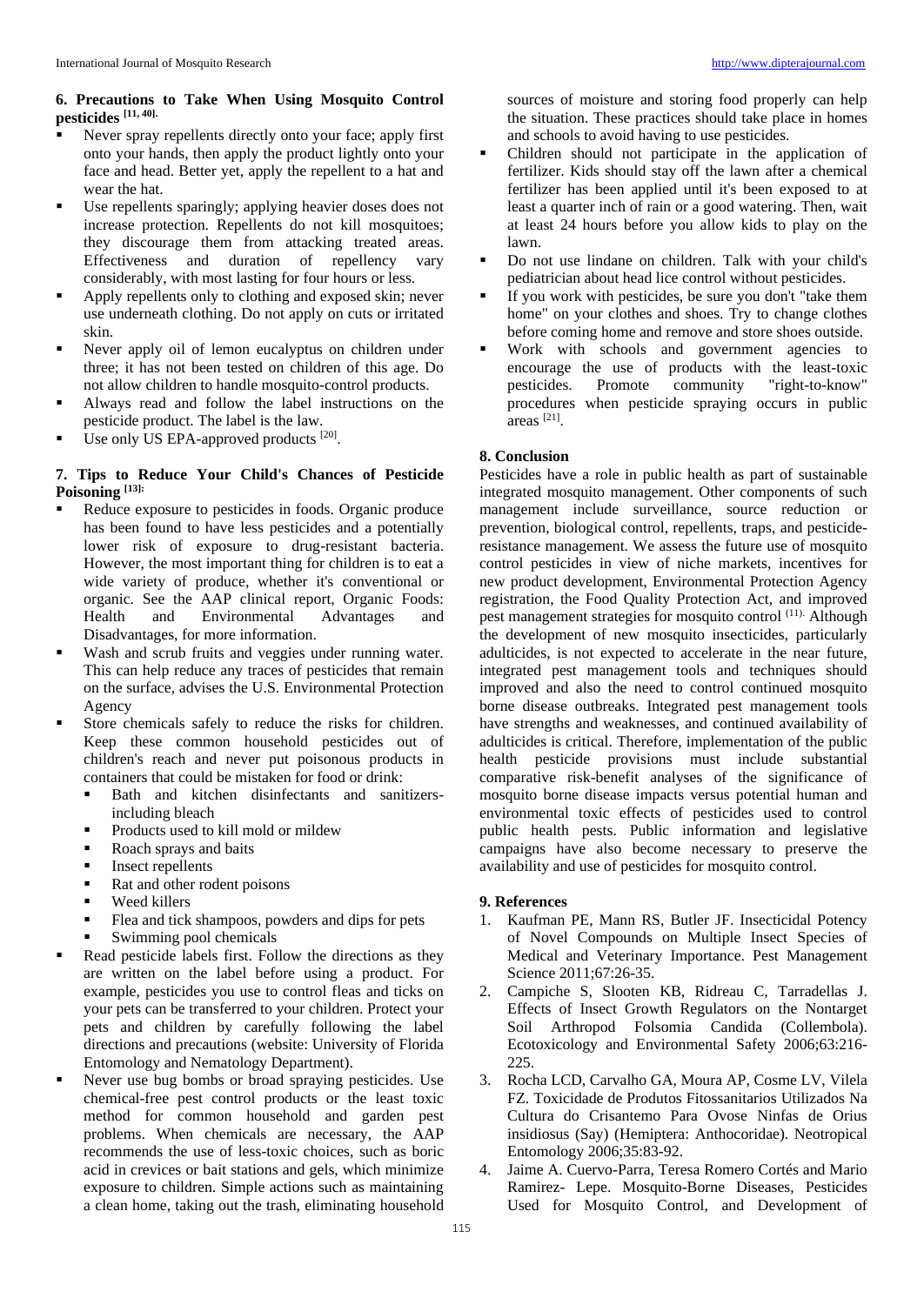Resistance to Insecticides, Insecticides Resistance, Stanislav Trdan, Intech Open, 2016. DOI:10.5772/61510.Available from: https://www.intechopen.com/books/insecticidesresistance/mosquito-borne-diseases.pesticides used for mosquito control and development of resistance to insect.

- 5. Zaidi N, Soltani N. Laboratory evaluation of environmental risk assessment of pesticides for mosquito control: toxicity of dimilin on a larvivorous fish, Gambusia affinis. Advances in Environmental Biology, 2013;7(4):605-613.
- 6. Maestre SR, Gómez CD. Dengue: Epidemiología, políticas públicas y resistencia de vectores a insecticidas. Revista Ciencias Biomedicas 2013;4:302-317.
- 7. Fathy KH. Ecosmart biorational insecticides: alternative insect control strategies. In: Perveen F, editor. Insecticides-Advances in Integrated Pest Management. InTech. Rijeka 2012, 17-60.
- 8. Koul O, Walia S, Dhaliwal GS. Essential oils as green pesticides: potential and constraints. Biopesticide International 2008;4:63-84.
- 9. Gile S, Johns A, Thai V. Integrated Pest Management for Mosquito Control in Massachusetts [thesis]. Massachusetts: Worcester Polytechnic Institute 2013.
- 10. Ware GW, Whitacre DM. Introduction a los Insecticide's. The Pesticide Book, 6th ed. Willoughby 2004.
- 11. Robert I Rose. Pesticides and Public Health: Integrated Methods of Mosquito Management. Perspectives of U.S. Environmental Protection Agency, Washington, DC, USA 2001;7(1):17-23.
- 12. Rey VG. Determinación de los grados de resistencia al insecticida temefos en poblaciones de Aedes aegypti Linnaeus 1762, (Diptera: Culicidae) y su implicación en la eficacia del insecticida en los departamentos de Cauca, la Guajira, Cundinamarca y Atlántico.] Díez DM. Efecto del Metopreno sobre la metamosfosis de la cucaracha, Blattella germanica. [thesis]. Bogotá: Universidad Nacional de Colombia 2011.
- 13. UN Food and Agriculture Organization (FAO), the UN Environment Programme (UNEP) and the World Health Organization (WHO). Joint note for the media by the agencies. Children are facing high risks from pesticide poisoning Better protection and awareness raising needed, UN agencies say 2004.
- 14. U.S. Environmental Protection Agency. Product Performance Test Guidelines, OPPTS 810.3700, Insect Repellents for Human Skin and Outdoor Premises. Washington: U.S. Government Printing Office 1999. Available from: URL: http://www.epa.gov/ OPPTS\_Harmonized.
- 15. U.S. Environmental Protection Agency. 2000. Notice to Manufacturers, Formulators, Producers and Registrants of Pesticide Products on Minimum Risk Pesticides Exempted under FIFRA Section 25(b) Pesticide Registration (PR). Notice Labeling Unit, Registration Division (7505C) 2000-6, Washington: Office of Pesticide Programs, EPA; 2000. Available from: URL: http://www.epa.gov/opppmsd1/ PR\_Notices/#2000.
- 16. U.S. Environmental Protection Agency.2001. Using insect repellents safely. EPA Office of Pesticide Programs. Available from: URL: http://www.epa.gov/pesticides/ citizens/insectrp.htm.

17. Reigart RJ, Roberts JR. Recognition and Management of

Pesticide Poisonings. 5th ed. U.S. Environmental Protection Agency: Washington, DC 1999, 34-93.

- 18. USFWS. Appendix K4. Environmental Effects of Mosquito Control 2004 1-20.
- 19. Brown AE. Mode of action of insecticides and related pest control chemicals for production agriculture, ornamentals, and turf. Pesticide Information Leaflet. 2006;43:1-13.
- 20. Wandscheer CB, Duque JE, da Silva MAN, Fukuyama Y, Wohlke JL, Adelmann J *et al*. Larvicidal action of ethanolic extracts from fruit endocarps of Melia azedarach and *Azadirachta indica* against the dengue mosquito *Aedes aegypti*. Toxicon 2004;44:829-835.
- 21. Bisset J. Uso Correcto de Insecticidas: Control de la resistencia. Revista Cubana de Medicina Tropical 2002;54:202-219.
- 22. Guglielmone A, Castelli M, Volpogni M, Medus P, Anziani O, Mangold A. Comparación de la concentración letal 50 de diazinón y cipermetrina para Haematobia irritans (Diptera: Muscidae) entre áreas de producción de leche o carne de Santa Fe y Entre Ríos, Argentina. Revista de Medicina Veterinaria 2001;82:209-211.
- 23. Environmental Protection Agency (EPA). Permethrin. United States Environmental Protection Agency, Prevention, pesticides and Toxic Substances, EPA 738-F-09-110. 2009, 11.
- 24. Primo YE. Mundi prensa ed. Ecología química. Nuevos métodos de lucha contra insectos. Madrid, 1991, 191.
- 25. Badii MH, Abreu JL. Control biológico una forma sustentable de control de plagas. Daena: International Journal of Good Conscience 2006;1:82-89.
- 26. Diez DM. Efecto del Metopreno sobre la metamosfosis de la cucaracha, *Blattella germanica* [thesis]. Vizcaya: Universidad del País Vasco 2013.
- 27. García GC, Tamez GP. Mercado de bioinsecticidas en México. Curso de agricultura orgánica y sustentable. Fundación Produce Sinaloa 2012, 99-114.
- 28. Kumar R, Hwang JS. Larvicidal Efficiency of Aquatic Predators: A Perspective for Mosquito Biocontrol. Zoological Studies 2006;45:447–466.
- 29. Connelly CR, Bolles E, Culber D, De Valerio J, Donahoe M, Gabel K *et al*. Florida Residentʹs Guide to Mosquito Control, Integrated Pest management for Mosquito Reduction around Homes and Neighborhoods. University of Florida, USDA-NIFA. 2014, 22-37.
- 30. Mahr LD, Whitaker P, Ridgway N. Biological control of insects and mites: an introduction to beneficial natural enemies and their use in pest management, UW Extension, Wisconsin Madison 2008, 58.
- 31. Leyva M, Marquetti MdelC, French L, Montada D, Tiomno O, Tacoronte JE. Efecto de un aceite de trementina obtenido de Pinus tropicalis Morelet sobre la biología de una cepa de Aedes (Stegomyia) aegypti Linnaeus, 1762 resistente a insecticidas. Anales de Biología 2013;35:75-84.
- 32. Abdelouaheb A, Nassima R, Noureddine S. Larvicidal activity of a neem tree extract (Azadirachtin) against mosquito larvae in the Republic of Algeria. Biological Sciences 2009;2:15-22.
- 33. Brechelt A. Manejo Ecológico de Plagas y Enfermedades. Red de Acción en Plagicidas y sus Alternativas para América Latina (RAP-AL). Santiago de Chile, Chile 2004, 4-35.